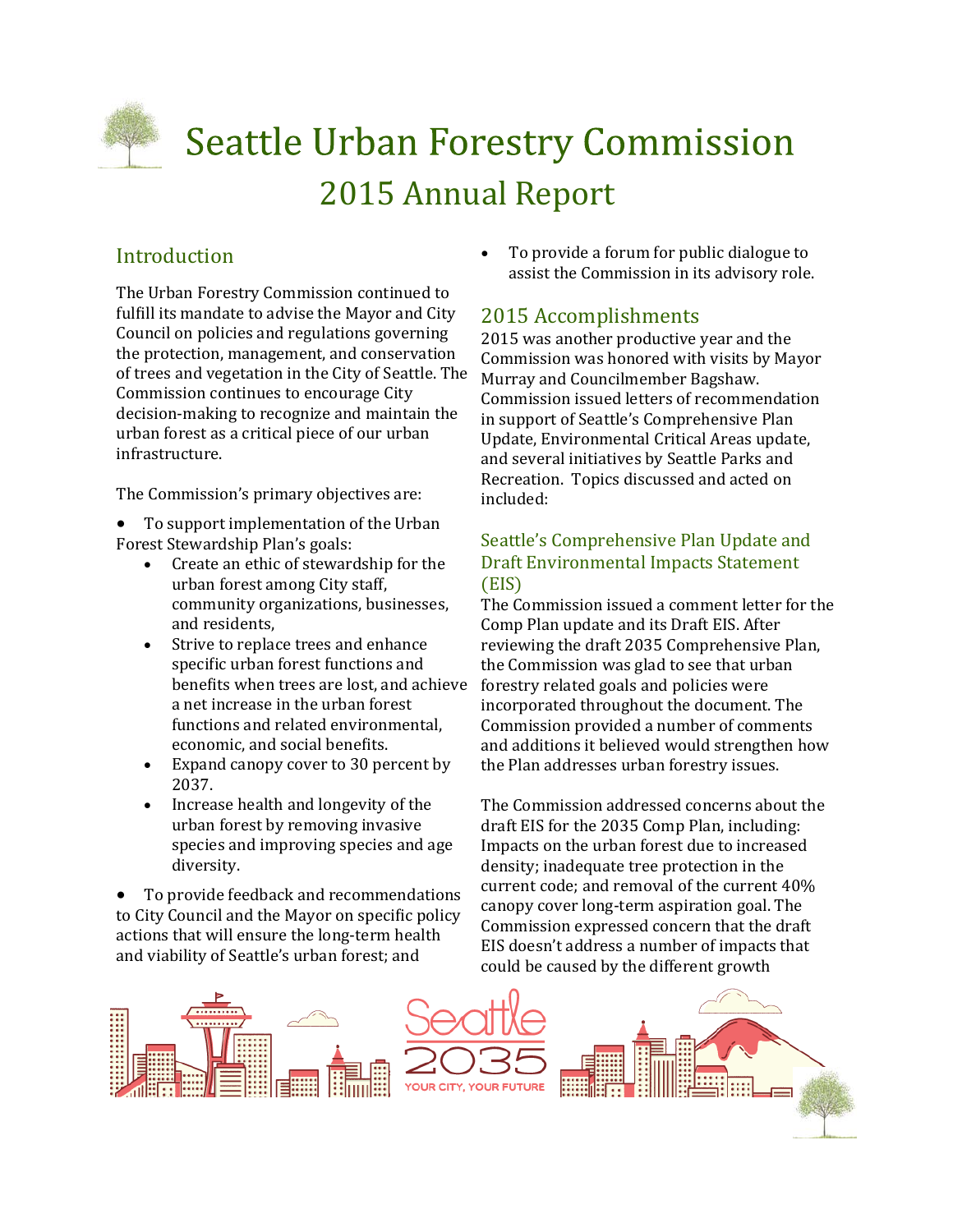

scenarios as a result of tree canopy loss from increased development.

Seattle's urban forest is an important piece of the City's environmental health, economic vitality, and social wellbeing, which are central to Seattle's quality of life and the goals of the 2035 Comprehensive Plan.

#### Cheasty Greenspace Hydrology Issues

The Commission sent a comment letter on April 2014 sharing some concerns about the Cheasty Greenspace Mountain Bike Trail Pilot Project. In 2015, the Commission received public input both for and against the project and on March 11, 2015, members of the Commission participated in a site walk of the Cheasty Greenspace in the general vicinity of the proposed bike trail. The Commission issued a letter of recommendation stating that additional study and consideration of potential impacts were necessary.



The Commission recommended performing geotechnical exploration to evaluate soil and groundwater conditions in the vicinity of the proposed trails and assess the wetland hydraulics; Monitoring of wetlands for an appropriate period of time as recommended by an experienced wetland biologist to understand the variability in wetland hydraulics, which would then serve as a baseline to evaluating the effects of the project on the wetlands; and in

addition to establishing the baseline for the pilot project impacts to the wetlands, there should be a mechanism for feeding that information into the project design process.

The Commission stressed the fact that wetlands play an important role in the function and value of the urban forest and appropriate measures should be taken to preserve the wetlands in their natural state. Affecting the hydrology of the site's wetlands could negatively impact the urban forest. 

## Parks Draft Supplemental Use Guidelines for Natural Areas and Greenbelts

The Commission issued two letters regarding Parks Draft Supplemental Use Guidelines for Seattle Natural Areas and Greenbelts. The first letter was addressed to the Seattle Board of Park Commissioners. In the letter, the Commission expresses its opposition to the Parks current Draft document because the Commission believes the draft is contrary to the 1993 Greenspaces Policy (Resolution #28653) adopted by City Council and is unbalanced in favor of new uses and unclear on how decisions will be made.

The Commission recognizes the potential benefits of allowing additional uses to build constituencies for the protection and preservation of natural areas, so long as the new uses are consistent with existing City Council approved policy and there are clear specific criteria for evaluating new uses in effect.

The second letter was addressed to Mayor Murray and Councilmember Bagshaw encouraging City Council to get involved in Parks' process to engage in a broader conversation to determine whether or not Seattle residents would support changing current policy. The Commission appreciates the work Parks has done to incorporate its recommendations, yet the Commission believes that the main issue remains: the Supplemental Use Guidelines as written contradict existing City policy.

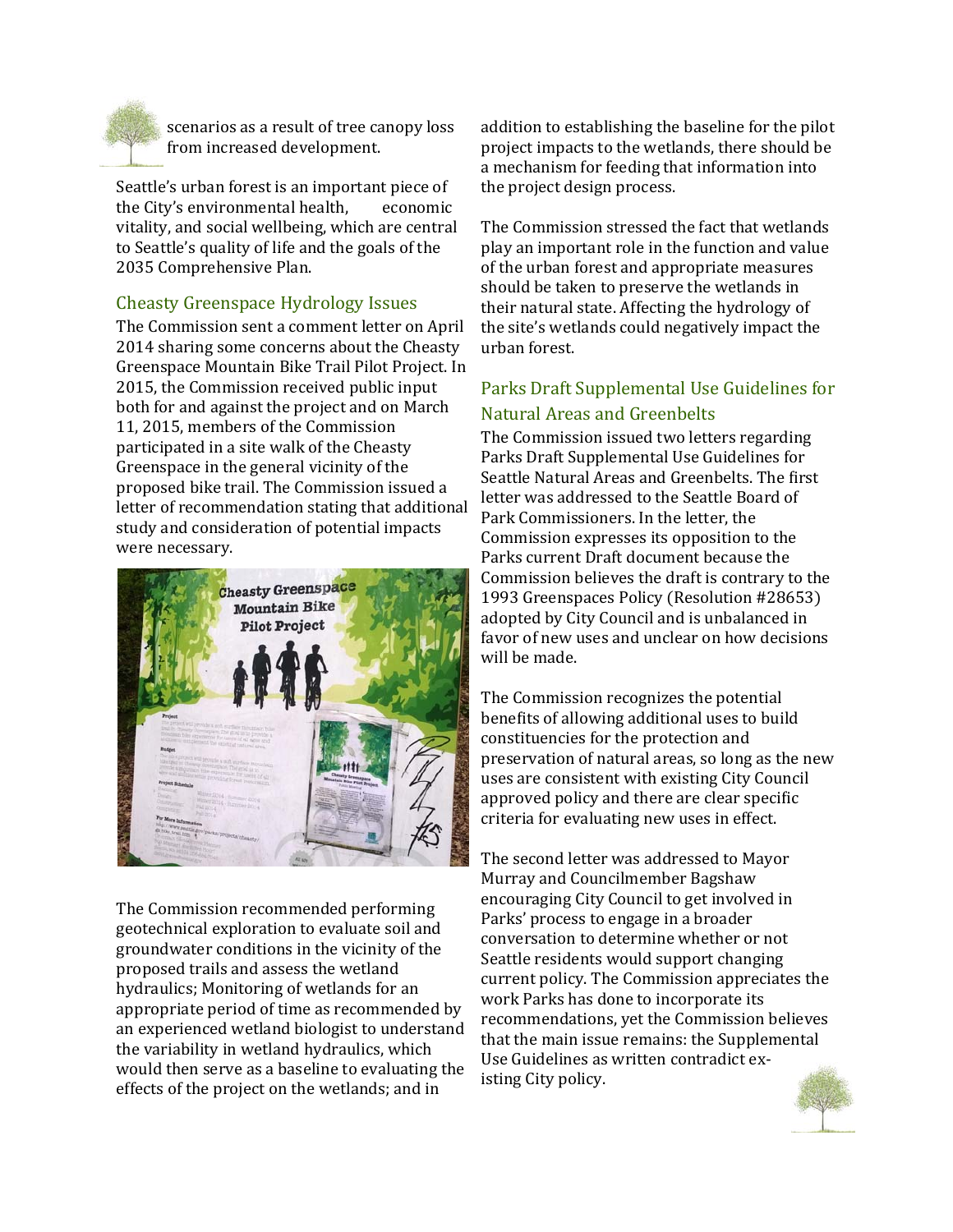

#### Arboretum Multi‐use Trail

The Commission is aware that this project is part of the 2001 Washington Park Arboretum Master Plan where the City agreed to work with our University of Washington and Arboretum Foundation partners to provide a space for the Arboretum collection to be located, and that Seattle Parks and the Arboretum have done extensive public engagement around this project. The Commission commended the Parks Department for the intensive effort to move some of the trees, propagate those that can't be moved, and applying the City's Two-for-One Tree Replacement Policy to the project in a manner that is consistent with City policy.



After several Parks briefings the Commission issued a letter of recommendation stating that it still had concerns about the tree canopy cover loss due to the sheer number of trees to be removed to accommodate the 14 ft. wide trail. Of the 168 trees to be removed, 65 are native species. 50 are 18" or greater in caliper. The eight largest trees to be removed are natives between 36" and 50" in caliper. The Commission

also recommended re-assessing the needs of Seattle residents in order to update the Arboretum Master Plan in a way that the document better represents current City priorities in terms of increasing canopy cover and preserving open space.

Preserving mature trees, especially native species, in Seattle's dense urban environment is challenging. There are few locations where Seattle's large conifers can thrive without growing onto overhead power lines, or causing damage to underground utilities and sidewalks, or causing sightline issues in our rights-of-way. In order to accomplish the Urban Forest Stewardship Plan's goal of 30 percent canopy cover the City should focus tree conservation efforts on locations that provide sufficient soil and don't present infrastructure conflicts such as Parks land and the Arboretum.

### Support of Urban Forestry City and Partner Programs and Efforts

The Commission was pleased to hear briefings from and provide input to important efforts in support of Seattle's urban forest including OSE's work on the Monitoring Framework for the Urban Forest Stewardship Plan; Stormwater Code update; SDOT's Tree and Sidewalks Operations Plan; Seattle reLeaf and its Trees for Neighborhoods and Tree Ambassador projects; the Green Seattle Partnership; Pollinator Pathway; and City Fruit.

## Urban Forestry Commission/Urban Forest Inter‐departmental Team Annual Meeting

The Commission and the Urban Forest Inter-departmental Team had their 2015 annual meeting at Camp Long. The goal of the meeting this year was strengthening the partnership between the groups in order to accomplish the goals of the Urban Forest Stewardship Plan. Following up on last year's 4H Challenge Course, the meeting focused on the High Ropes Challenge Couse as a team-building exercise lead by facilitators from Camp Long.